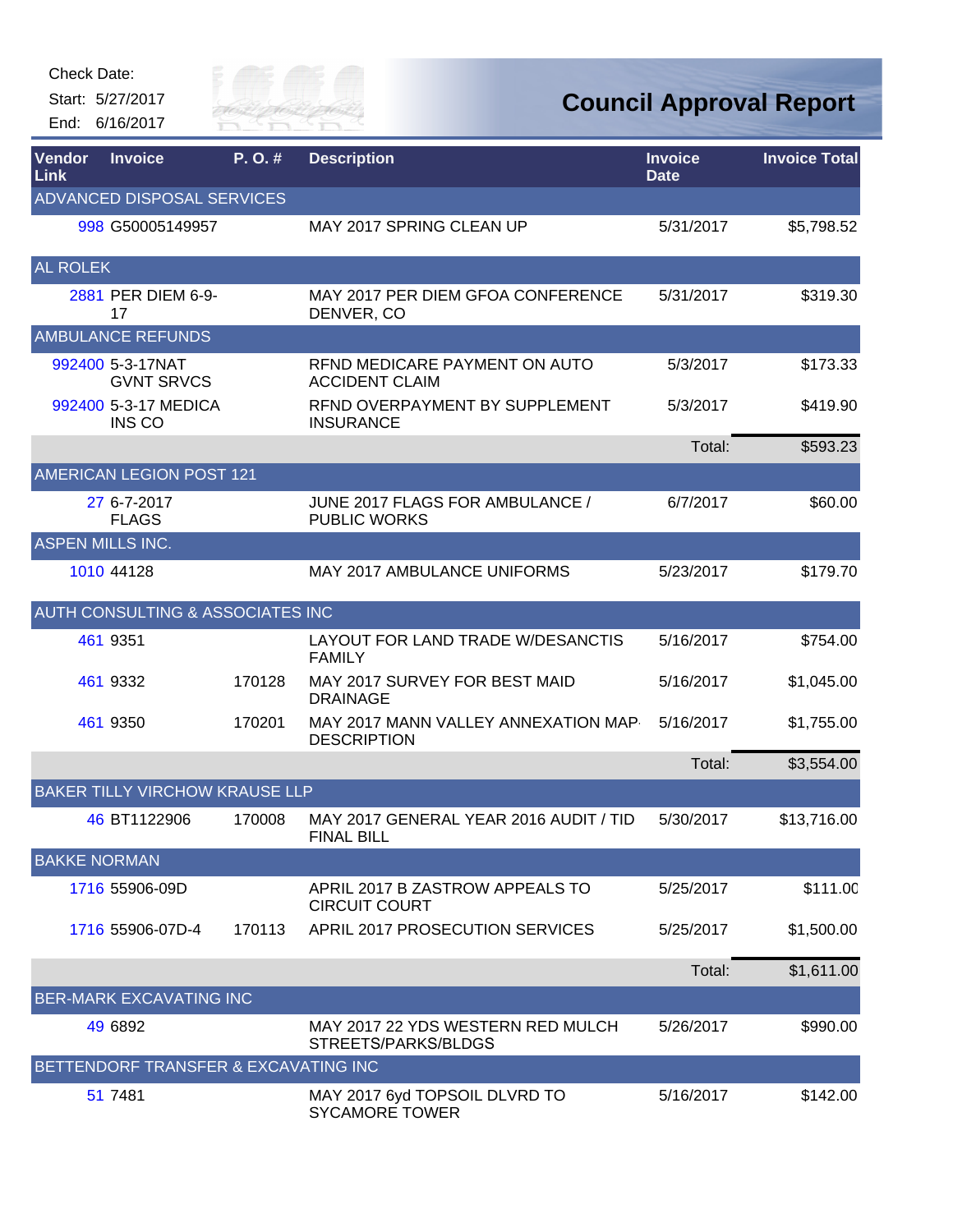| Check Date: |  |
|-------------|--|
|-------------|--|



| Vendor<br>Link     | <b>Invoice</b>                    | P. O. # | <b>Description</b>                                           | <b>Invoice</b><br><b>Date</b> | <b>Invoice Total</b> |
|--------------------|-----------------------------------|---------|--------------------------------------------------------------|-------------------------------|----------------------|
|                    | <b>BIEDERMAN, TRACY</b>           |         |                                                              |                               |                      |
|                    | 53 6-7-2017 PER<br><b>DIEM</b>    |         | 6-7-17 MLG/MEAL RMBRSMNT MUNIS USR<br><b>GRP SUN PRAIRIE</b> | 6/8/2017                      | \$227.19             |
|                    | BORDER STATES INDUSTRIES, INC.    |         |                                                              |                               |                      |
|                    | 57 913082041                      | 170169  | MAY 2017 INVENTORY ITEMS                                     | 5/19/2017                     | \$2,025.20           |
|                    | 57 913099235                      | 170175  | MAY 2017 ARC FLASH HOOD FOR THE<br><b>ELECTRIC DEPT</b>      | 5/23/2017                     | \$507.19             |
|                    |                                   |         |                                                              | Total:                        | \$2,532.39           |
|                    | <b>BOUND TREE MEDICAL LLC</b>     |         |                                                              |                               |                      |
|                    | 548 82496505                      |         | MAY 2017 AMBULANCE SUPPLIES                                  | 5/16/2017                     | \$828.30             |
| <b>CENTURYLINK</b> |                                   |         |                                                              |                               |                      |
|                    | 1796 1408375074                   |         | APRIL 2017 LONG DISTANCE / STATE TAX<br><b>ADJUSTMENT</b>    | 4/30/2017                     | \$237.05             |
|                    | CHIPPEWA VALLEY TECHNICAL COLLEGE |         |                                                              |                               |                      |
|                    | 69 83746                          | 170095  | JAN 2017MS EXCEL TRAINING CLASSES                            | 2/15/2017                     | \$1,050.00           |
|                    | 69 83179                          | 170200  | 2016 3 EMT COURSE #11294 FEES                                | 6/7/2017                      | \$2,464.80           |
|                    |                                   |         |                                                              | Total:                        | \$3,514.80           |
|                    | <b>CIGNA CORPORTATION</b>         |         |                                                              |                               |                      |
|                    | 1901 MAY 2017                     |         | MAY INSURANCE LIFE AD&D AND LTD                              | 5/26/2017                     | \$4,618.36           |
|                    | COMPUTER INTEGRATION TECHNOLOGY   |         |                                                              |                               |                      |
|                    | 379 251849                        | 170044  | MAY 2017 Managed Backup of Servers                           | 5/15/2017                     | \$779.00             |
|                    | 379 252038                        | 170045  | JUNE 2017 Managed Services for up to 15<br><b>SERVERS</b>    | 5/15/2017                     | \$1,500.00           |
|                    |                                   |         |                                                              | Total:                        | \$2,279.00           |
|                    | CORPORATE FLEET SERVICES, INC     |         |                                                              |                               |                      |
|                    | 2786 82960                        | 170129  | JUNE 2017 PAYMENT PD Leased Inv Vehicles                     | 5/30/2017                     | \$1,135.14           |
|                    | <b>COURT PAYMENTS</b>             |         |                                                              |                               |                      |
|                    | 991200 4N80DRXHJV                 |         | <b>RESTITUTION FROM ALEX HAMUS</b><br>CIT#4N80DRXHJV         | 5/31/2017                     | \$150.00             |
|                    | <b>CREDIT BUREAU DATA INC</b>     |         |                                                              |                               |                      |
|                    | 79 6012017                        |         | <b>JACOB WARREN COLLECTION FEES</b><br>CIT#140558487&8488    | 6/1/2017                      | \$67.98              |
|                    | DARRELL'S SEPTIC SERVICE INC      |         |                                                              |                               |                      |
|                    | 85 24943                          | 170004  | <b>MAY 2017 PORTA RENTAL</b><br>HOFFMAN/WESTSIDE/GREENWOOD   | 5/31/2017                     | \$360.00             |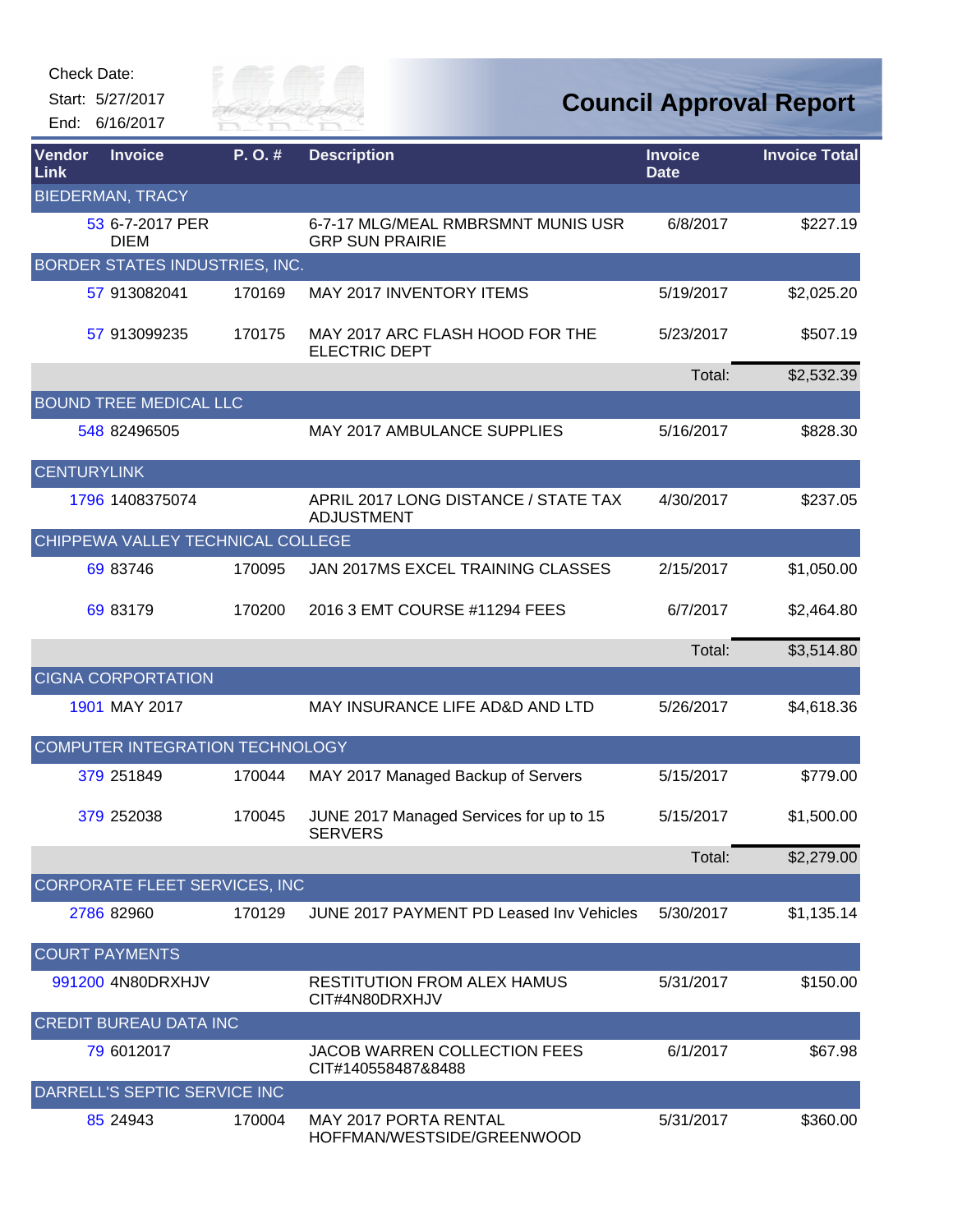| Check Date:                        |                                 |                                                            |                                |                      |
|------------------------------------|---------------------------------|------------------------------------------------------------|--------------------------------|----------------------|
| Start: 5/27/2017                   | City of                         |                                                            | <b>Council Approval Report</b> |                      |
| End: 6/16/2017                     | River Fai                       |                                                            |                                |                      |
| Vendor<br><b>Invoice</b><br>Link   | P.O.#                           | <b>Description</b>                                         | <b>Invoice</b><br><b>Date</b>  | <b>Invoice Total</b> |
| 85 24942                           | 170004                          | MAY 2017 PORTA POTTY DRY RUN PARK                          | 5/31/2017                      | \$105.00             |
|                                    |                                 |                                                            | Total:                         | \$465.00             |
|                                    | DELTA DENTAL OF WISCONISN INC   |                                                            |                                |                      |
| 2572 JUNE 2017<br>1038518          |                                 | JUNE 2017 VISION INSURANCE                                 | 6/1/2017                       | \$705.60             |
|                                    | DELTA MANAGEMENT ASSOCIATES INC |                                                            |                                |                      |
| 1943 000000031193                  |                                 | PPE 06-04-17                                               | 6/9/2017                       | \$193.98             |
| <b>ECOSYSTEMS, LLC</b>             |                                 |                                                            |                                |                      |
| 2696 156                           | 170164                          | JUNE 2017 WETLAND DELINEATION FOR<br><b>STORM OUTFALLS</b> | 6/7/2017                       | \$2,500.00           |
| <b>EFTPS</b>                       |                                 |                                                            |                                |                      |
|                                    | 7 000000031191                  | PPE 06-04-17                                               | 6/9/2017                       | \$69,469.30          |
| EO JOHNSON CO INC                  |                                 |                                                            |                                |                      |
| 98 100362268                       |                                 | MAY 2017 PD CANON BASE PAYMENT                             | 4/6/2017                       | \$105.00             |
| 98 100367989                       |                                 | JUNE 2017 PD CANON BASE PAYMENT                            | 5/6/2017                       | \$105.00             |
| 98 20770477                        |                                 | JUNE 2017 PD RICOH COPIER STANDARD<br><b>PAYMENT</b>       | 6/5/2017                       | \$151.50             |
|                                    |                                 |                                                            | Total:                         | \$361.50             |
| <b>ESS BROTHERS &amp; SONS INC</b> |                                 |                                                            |                                |                      |
| 107 XX2663                         |                                 | MAY 2017 3 STORM WATER GRATES                              | 5/23/2017                      | \$826.00             |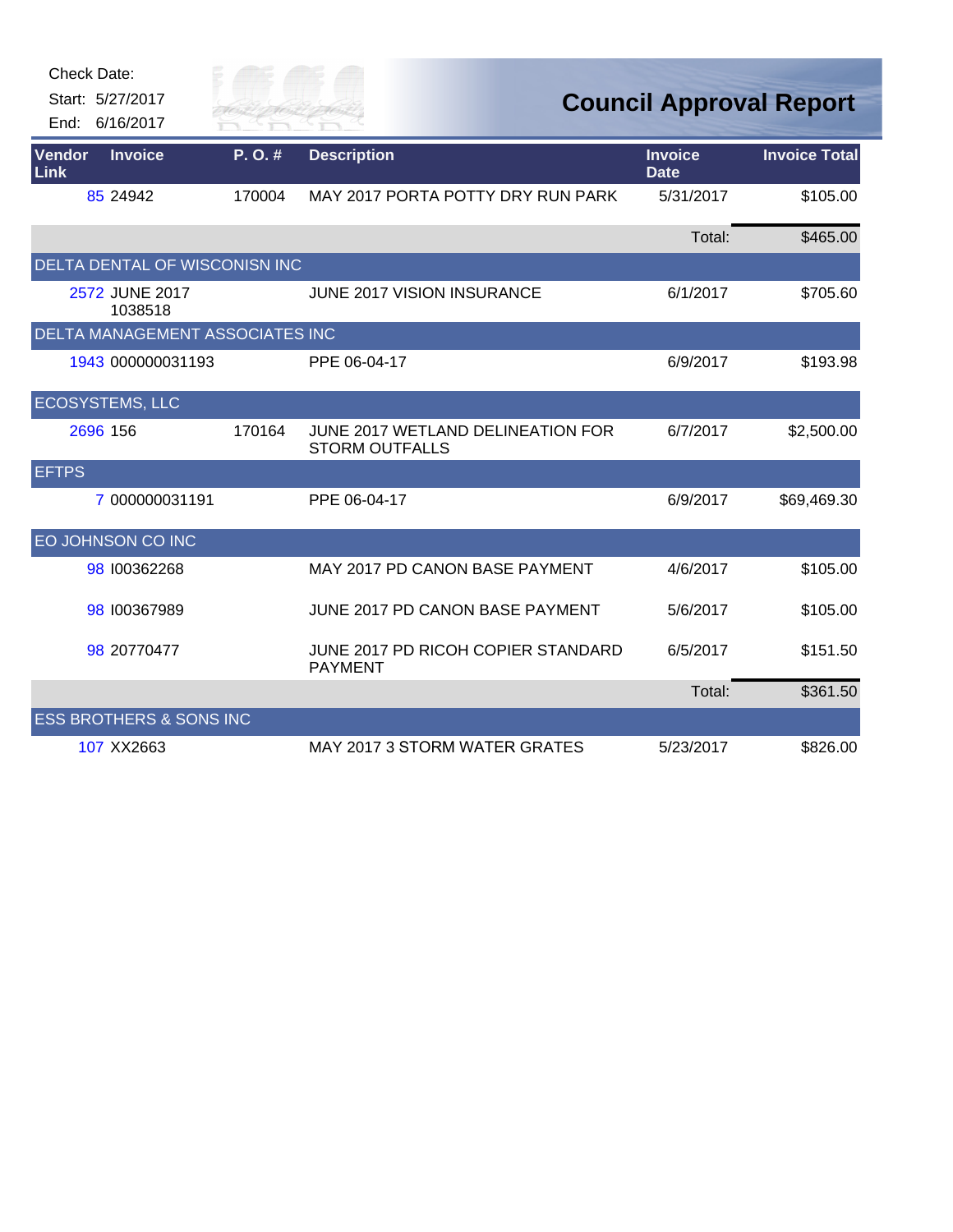Start: 5/27/2017 End: 6/16/2017



| Vendor<br><b>Link</b> | <b>Invoice</b>                       | P. O. # | <b>Description</b>                                           | <b>Invoice</b><br><b>Date</b> | <b>Invoice Total</b> |
|-----------------------|--------------------------------------|---------|--------------------------------------------------------------|-------------------------------|----------------------|
|                       | <b>EXPRESS PERSONNEL SERVICES</b>    |         |                                                              |                               |                      |
|                       | 109 18900081                         | 170085  | WK OF 5-14-17 GIS TECHNICIAN 1hr                             | 5/16/2017                     | \$15.33              |
|                       | 109 1890079                          | 170120  | WK OF 5-14-17 STREET MAINT 8.0hrs                            | 5/16/2017                     | \$146.00             |
|                       | 109 18900080                         | 170120  | WK OF 5-14-17 MAINTENANCE 40hrs                              | 5/16/2017                     | \$730.00             |
|                       | 109 18900078                         | 170120  | WK OF 5-14-17 BLDG MAINTENANCE 40hrs                         | 5/16/2017                     | \$788.40             |
|                       | 109 18962551                         | 170085  | WK of 5-28-17 GIS TECHNICIAN SERVICES<br>22.5hrs             | 5/30/2017                     | \$394.20             |
|                       | 109 18962550                         | 170120  | 5-28-17 SEASONAL SUMMER LABOR R<br><b>SEIVERT 40hrs</b>      | 5/30/2017                     | \$730.00             |
|                       | 109 18962547                         | 170120  | 5-28-17 SEASONAL SUMMER LABOR MD<br>NELSON 40hrs             | 5/30/2017                     | \$788.40             |
|                       | 109 18962548                         | 170120  | 5-28-17 SEASNL SUMMER S ARMSTRONG/J<br><b>BENJAMIN 80hrs</b> | 5/30/2017                     | \$1,430.80           |
|                       | 109 18962549                         | 170120  | 5-28-17 SEASONAL SUMMER LABOR<br>154.25hrs                   | 5/30/2017                     | \$2,756.66           |
|                       |                                      |         |                                                              | Total:                        | \$7,779.79           |
|                       | FAMILY FRESH MARKET #3322            |         |                                                              |                               |                      |
|                       | 112 5-24-17<br><b>RESTITUTION</b>    |         | <b>RESTITUTION PYMT GEORGE ELSEY</b><br>CIT#4N80DVDKSO       | 5/24/2017                     | \$100.57             |
|                       | <b>FBG SERVICE CORPORATION</b>       |         |                                                              |                               |                      |
|                       | 364 798819                           | 170191  | <b>MAY FBG MONTHLY CLEANING</b>                              | 5/31/2017                     | \$4,866.00           |
|                       | FIRST NATIONAL BANK - RF SECTION 125 |         |                                                              |                               |                      |
|                       | 6 000000031190                       |         | PPE 06-04-17                                                 | 6/9/2017                      | \$4,065.65           |
|                       | <b>FISCHER KIMBERLY</b>              |         |                                                              |                               |                      |
|                       | 2293 PER DIEM 6-16-<br>17            |         | JUNE 2017 LAW ENFORCEMENT PROF<br><b>CONFERENCE WI DELLS</b> | 4/18/2017                     | \$147.50             |
|                       | FOREVER GREEN LANDSCAPING            |         |                                                              |                               |                      |
|                       | 2877 6-2-17 ECO<br><b>VLG ERSN</b>   | 170199  | 2017 EROSION CONTROL LANDSCAPING IN<br><b>ECO VILLAGE</b>    | 6/2/2017                      | \$8,030.00           |
|                       | FORUM COMMUNICATION CO               |         |                                                              |                               |                      |
|                       | 234 1843937                          |         | APRIL 2017 CITY ADVERTISEMENTS                               | 4/30/2017                     | \$1,317.06           |
|                       | <b>GOTTFREDSEN, CHRIS</b>            |         |                                                              |                               |                      |
|                       | 789 PER DIEM 6-9-<br>17              |         | JUNE 2017 SCHOOL RESOURCE OFCR<br>TRNG APPLETON, WI          | 3/1/2017                      | \$224.00             |
| <b>GRAPHIC DESIGN</b> |                                      |         |                                                              |                               |                      |
|                       | 598 QB18059                          | 170150  | 2017 SPRING CITY NEWS LETTER<br>PRINT/PROOF/POSTAGE          | 3/23/2017                     | \$3,871.60           |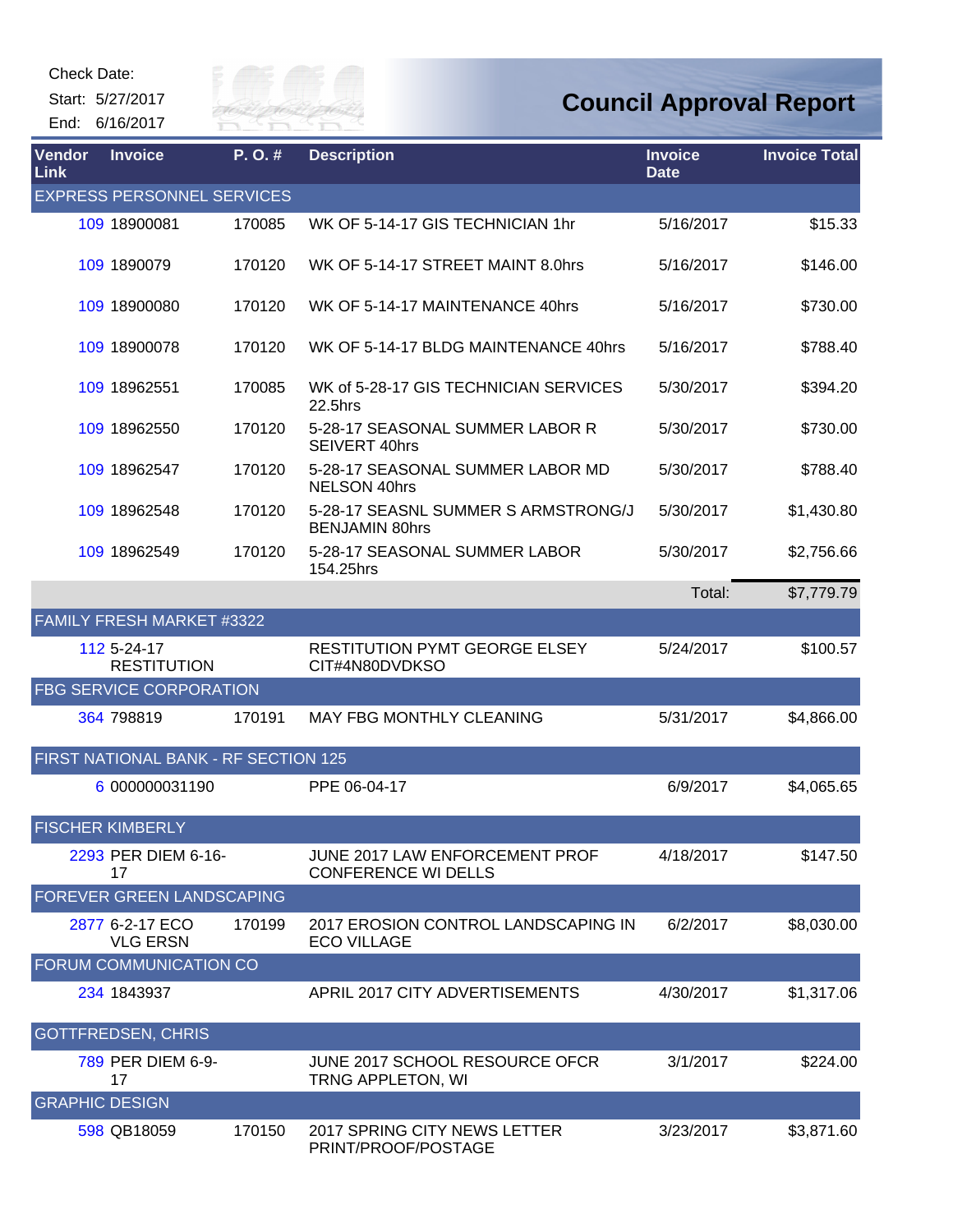Start: 5/27/2017 End: 6/16/2017



| Vendor<br><b>Link</b> | <b>Invoice</b>                     | P.O.#  | <b>Description</b>                                         | <b>Invoice</b><br><b>Date</b> | <b>Invoice Total</b> |
|-----------------------|------------------------------------|--------|------------------------------------------------------------|-------------------------------|----------------------|
|                       | HD SUPPLY WATERWORKS LTD           |        |                                                            |                               |                      |
|                       | 134 H189948                        |        | MAY 2017 SUPPLIES                                          | 5/18/2017                     | \$384.00             |
|                       | <b>HEALTH PARTNERS</b>             |        |                                                            |                               |                      |
|                       | 356 JUNE 2017<br>73217096          |        | JUNE HEALTH/DENTAL INSURANCE                               | 6/1/2017                      | \$160,951.31         |
| HIEB, BRIDGET         |                                    |        |                                                            |                               |                      |
|                       | 960 PER DIEM 6-9-<br>17            |        | 6-7-17 PER DIEM MUNIS USER GROUP MTG<br><b>SUN PRAIRIE</b> | 6/1/2017                      | \$60.50              |
|                       | HIGH TECH CLEANING SERVICE         |        |                                                            |                               |                      |
|                       | 848 1097                           |        | MAY 1 2017 SQUAD CAR #3 CLEANING                           | 5/1/2017                      | \$85.00              |
|                       | HOYER BROTHERS WELL DRILLING       |        |                                                            |                               |                      |
|                       | 2535 MANN VLLY<br><b>WELL RMVL</b> | 160337 | MAY 2017 Remove Abandoned Well - Mann V                    | 5/15/2017                     | \$1,240.00           |
|                       | HUEBSCH LAUNDRY COMPANY            |        |                                                            |                               |                      |
|                       | 146 3865834                        | 170032 | 5-3-17 HUEBSCH WATER UNIFORMS                              | 5/3/2017                      | \$38.13              |
|                       | 146 3865836                        | 170027 | 5-3-17 HUEBSCH WWTP UNIFORMS                               | 5/3/2017                      | \$34.47              |
|                       | 146 3869658                        | 170032 | 5-10-17 HUEBSCH WATER UNIFORMS                             | 5/10/2017                     | \$38.13              |
|                       | 146 3869657                        | 170031 | 5-10-17 HUEBSCH ELECTRIC UNIFORMS                          | 5/10/2017                     | \$189.94             |
|                       | 146 3869660                        | 170027 | 5-10-17 HUEBSCH WWTP UNIFORMS                              | 5/10/2017                     | \$34.47              |
|                       | 146 3870313                        |        | 5-10-17 PW BLDG MATS/LAUNDRY                               | 5/10/2017                     | \$40.50              |
|                       | 146 3873461                        | 170031 | WK OF 5-17-17 HUEBSCH ELECTRIC<br><b>UNIFORMS</b>          | 5/17/2017                     | \$189.94             |
|                       | 146 3873463                        | 170033 | WK OF 5-17-17 HUEBSCH PW UNIFORMS                          | 5/17/2017                     | \$122.97             |
|                       | 146 3873462                        | 170032 | 5-17-17 HUEBSCH WATER UNIFORMS                             | 5/17/2017                     | \$38.13              |
|                       | 146 3873464                        | 170027 | 5-17-17 HUEBSCH WWTP UNIFORMS                              | 5/17/2017                     | \$34.47              |
|                       | 146 3874136                        |        | 5-17-17 LIBRARY BRUSHMATS / LAUNDRY                        | 5/17/2017                     | \$70.12              |
|                       | 146 3877284                        | 170032 | 5-24-17 HUEBSCH WATER UNIFORMS                             | 5/24/2017                     | \$38.13              |
|                       | 146 3877283                        | 170031 | 5-24-17 HUEBSCH ELECTRIC UNIFORMS                          | 5/24/2017                     | \$189.94             |
|                       | 146 3877286                        | 170027 | 5-24-17 HUEBSCH WWTP UNIFORMS                              | 5/24/2017                     | \$34.47              |
|                       | 146 3877926                        |        | 5-24-17 PD MATS / LAUNDRY                                  | 5/24/2017                     | \$55.59              |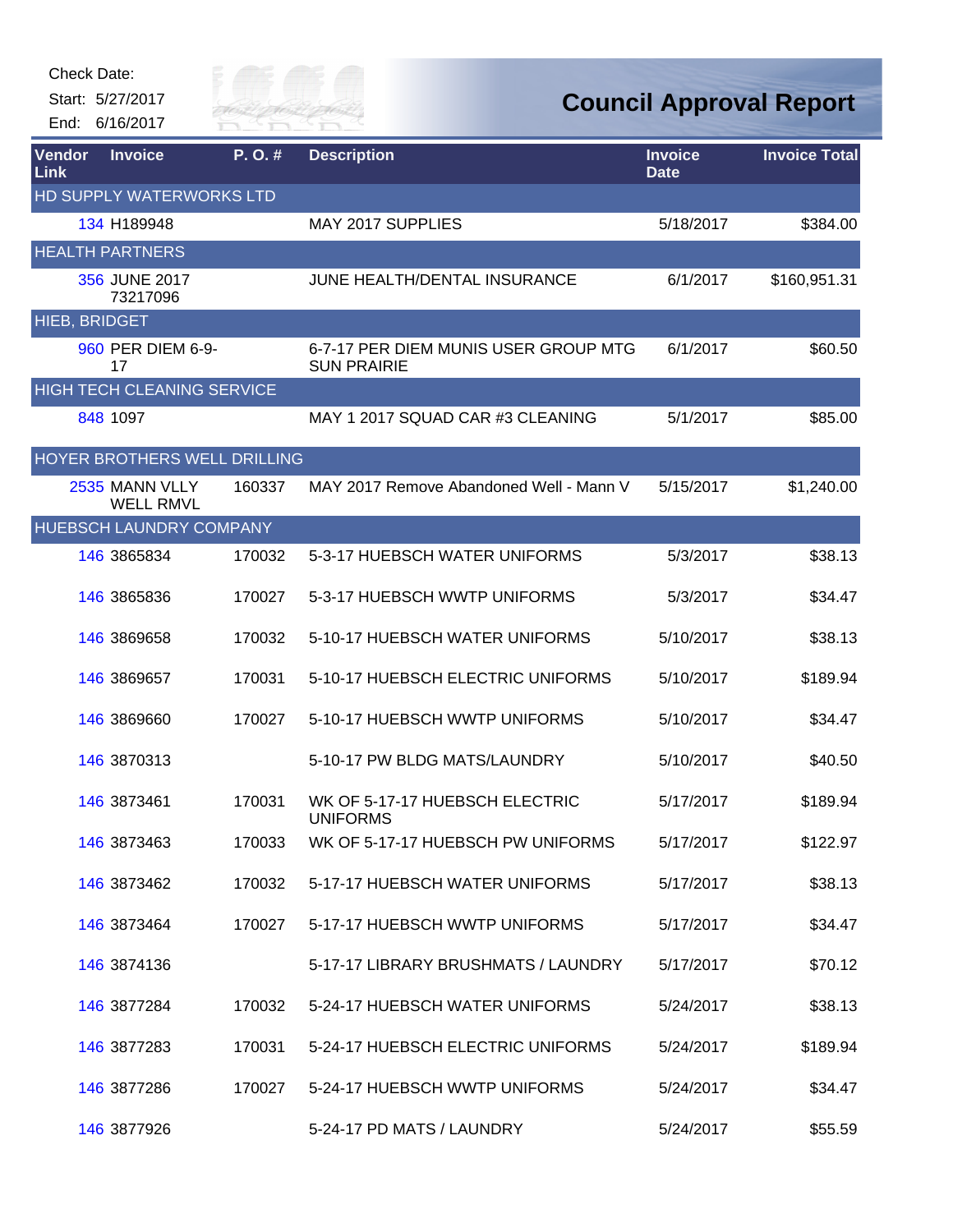| Check Date:            | Start: 5/27/2017<br>End: 6/16/2017 |        | ER FAI                                               |                               | <b>Council Approval Report</b> |
|------------------------|------------------------------------|--------|------------------------------------------------------|-------------------------------|--------------------------------|
| Vendor<br>Link         | <b>Invoice</b>                     | P.O.#  | <b>Description</b>                                   | <b>Invoice</b><br><b>Date</b> | <b>Invoice Total</b>           |
|                        | 146 3877946                        |        | 5-24-17 CITY HALL MATS / LAUNDRY                     | 5/24/2017                     | \$37.48                        |
|                        | 146 3877938                        |        | 5-24-17 PW BRUSHMATS / LAUNDRY                       | 5/24/2017                     | \$35.40                        |
|                        | 146 3881138                        | 170032 | 5-31-17 HUEBSCH WATER UNIFORMS                       | 5/31/2017                     | \$38.13                        |
|                        | 146 3881137                        | 170031 | 5-31-17 HUEBSCH ELECTRIC UNIFORMS                    | 5/31/2017                     | \$189.94                       |
|                        | 146 3881140                        | 170027 | 5-31-17 HUEBSCH WWTP UNIFORMS                        | 5/31/2017                     | \$34.47                        |
|                        |                                    |        |                                                      | Total:                        | \$1,484.82                     |
|                        | HUMAN RESOURCES ONE TIME PAYS      |        |                                                      |                               |                                |
|                        | 991500 11-19-193                   |        | DEPUTY CITY CLERK RECRUITMENT IN<br>PERSON INTERVIEW | 6/8/2017                      | \$1,000.02                     |
| <b>INFOSEND INC</b>    |                                    |        |                                                      |                               |                                |
|                        | 150 120339                         | 170055 | APRIL 2017 RFMU MONTHLY STATEMENT                    | 4/28/2017                     | \$3,063.13                     |
|                        | 150 120886                         | 170056 | SPRING 2017 RFMU MONTHLY BILLING<br><b>INSERT</b>    | 5/15/2017                     | \$917.69                       |
|                        |                                    |        |                                                      | Total:                        | \$3,980.82                     |
|                        |                                    |        | INTERNATIONAL CITY MGMT ASSOC RETIREMENT CORP        |                               |                                |
|                        | 1 000000031185                     |        | PPE 06-04-17                                         | 6/9/2017                      | \$15,421.30                    |
|                        | 1 000000031186                     |        | PPE 06-04-17                                         | 6/9/2017                      | \$455.00                       |
|                        |                                    |        |                                                      | Total:                        | \$15,876.30                    |
|                        | <b>INTERSTATE CAPITAL CORP</b>     |        |                                                      |                               |                                |
|                        | 2634 6623                          | 170117 | WK of 5-21-17 GIS INTERN 5.0hrs                      | 5/24/2017                     | \$95.19                        |
| <b>ITRON INC</b>       |                                    |        |                                                      |                               |                                |
|                        | 157 443317 Pymt #2 170005          |        | 2017 ANNUAL MAINTENANCE CONTRACT<br>PYMT 2 OF 2      | 3/12/2017                     | \$4,880.18                     |
| <b>J&amp;J GIS LLC</b> |                                    |        |                                                      |                               |                                |
|                        | 651 MAY 2017                       | 170057 | MAY 2017 GIS SERVICES                                | 6/6/2017                      | \$1,530.00                     |
|                        | <b>J. HAAS EXCAVATING</b>          |        |                                                      |                               |                                |
|                        | 1179 2017-260                      |        | JUNE 2017 PULVERIZED BLACK DIRT                      | 6/2/2017                      | \$360.00                       |
|                        | JH LARSON ELECTRICAL COMPANY       |        |                                                      |                               |                                |
|                        | 159 s101488918.001                 |        | MAY 2017 CARD ACCESS SYSTEM WIRING                   | 5/24/2017                     | \$111.23                       |
| <b>JOBSHQ</b>          |                                    |        |                                                      |                               |                                |
|                        | 162 1857873                        |        | MAY 2017 FACILILTY MAINT<br>POSITION/SCADA ENGINEER  | 5/31/2017                     | \$282.40                       |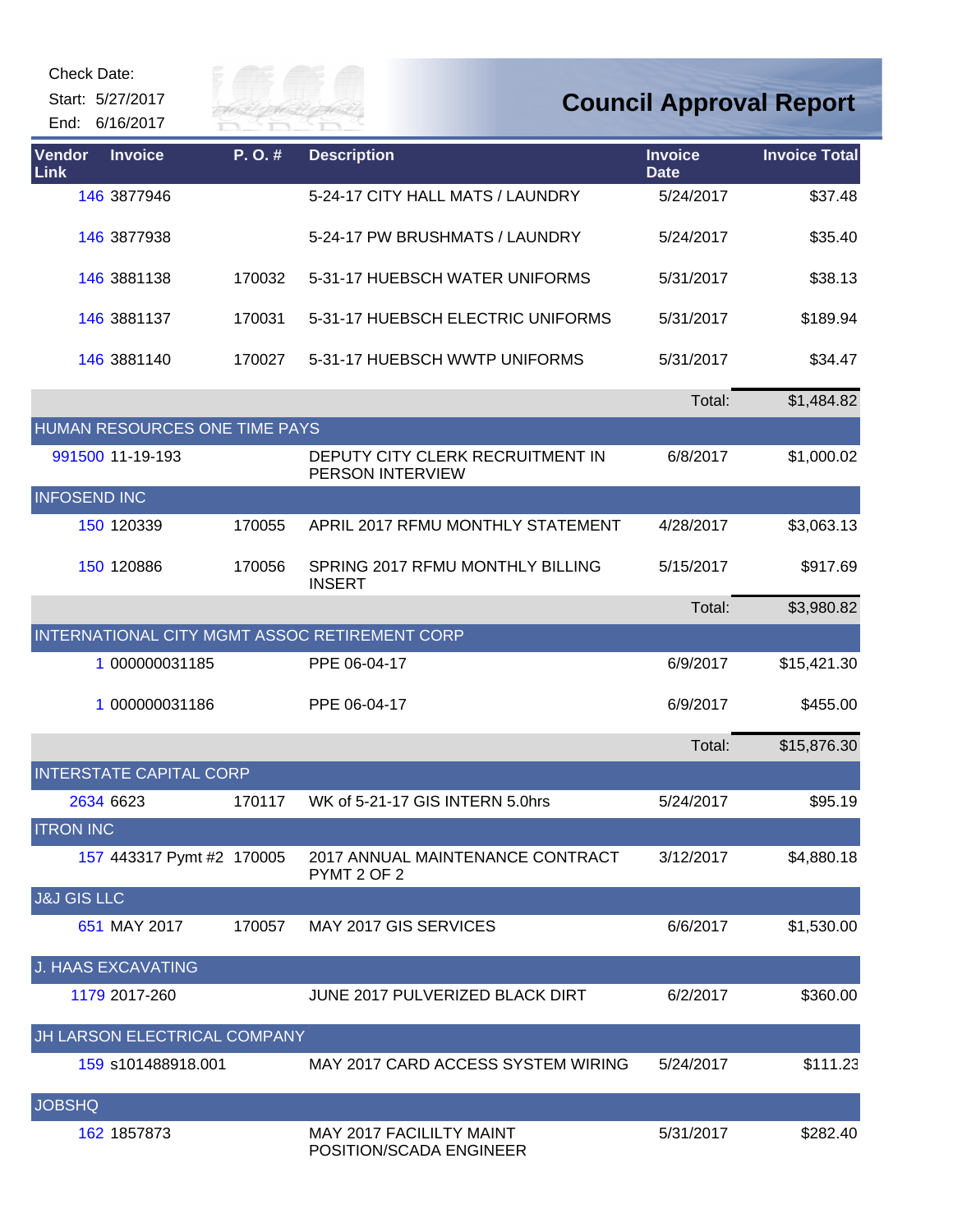| Check Date: |  |
|-------------|--|
|-------------|--|



| Vendor<br>Link       | <b>Invoice</b>                         | P. O. # | <b>Description</b>                                           | <b>Invoice</b><br><b>Date</b> | <b>Invoice Total</b> |
|----------------------|----------------------------------------|---------|--------------------------------------------------------------|-------------------------------|----------------------|
|                      | KINNI SPORT & POWER LLC                |         |                                                              |                               |                      |
|                      | 1528 5-31-17 SCAG<br><b>CHEETAH</b>    | 170189  | MAY 2017 USED SKAG MOWER PURCHASE                            | 5/31/2017                     | \$4,950.00           |
|                      | <b>LIBRARY REFUNDS &amp; PAYMENTS</b>  |         |                                                              |                               |                      |
|                      | 995500 3942500164392<br>7              |         | REFUND BOOK FOUND W/IN 30 DAYS<br><b>CATHY MILLER</b>        | 5/22/2017                     | \$12.96              |
|                      | 995500 2038600013998<br>9              |         | BK RFND LOST MATERIALS PAID BY KELLY<br>T NOAH               | 5/22/2017                     | \$18.00              |
|                      |                                        |         |                                                              | Total:                        | \$30.96              |
|                      | <b>LOFFLER COMPANIES INC</b>           |         |                                                              |                               |                      |
|                      | 182 2527732                            |         | APRIL 2017 PW KONICA/MINOLTA OVERAGE<br><b>FINAL CHARGES</b> | 5/22/2017                     | \$108.11             |
|                      | 182 331667311                          |         | MAY 2017 NEW PW PRINTER/BASE<br>PAYMENT/APRIL USAGE          | 5/26/2017                     | \$257.60             |
|                      | 182 2535463                            |         | COURT 6-5to9-4-17 BASE PYMT / 3-5-6-4-17<br><b>OVERAGE</b>   | 6/1/2017                      | \$71.87              |
|                      |                                        |         |                                                              | Total:                        | \$437.58             |
|                      | <b>MAILROOM FINANCE CO</b>             |         |                                                              |                               |                      |
|                      | 845 APRIL 2017<br><b>POSTAGE</b>       | 170066  | APRIL 2017 POSTAGE MACHINE FUNDS                             | 5/18/2017                     | \$1,000.00           |
|                      | METERING & TECHNOLOGY SOLUTIONS        |         |                                                              |                               |                      |
|                      | 451 9115                               | 170159  | 5-31-17 WATER METERS AND PARTS                               | 5/31/2017                     | \$4,062.89           |
|                      |                                        |         | MIDAMERICA ADMINISTRATIVE & RETIREMENT SOLUTIONS             |                               |                      |
|                      | 500 MAR000000449<br>4                  |         | JAN-FEB-MAR 2017 FSA FEES                                    | 6/8/2017                      | \$555.75             |
|                      | MINNESOTA CHILD SUPPORT PAYMENT CENTER |         |                                                              |                               |                      |
|                      | 1618 000000031192                      |         | PPE 06-04-17                                                 | 6/9/2017                      | \$51.00              |
|                      | MY RECEPTIONIST INC                    |         |                                                              |                               |                      |
|                      | 192 S022030531                         |         | MAY 2017 SERVICES / 65 MINUTES BILLED                        | 5/31/2017                     | \$120.17             |
|                      | NORTHERN STATES POWER COMPANY WI       |         |                                                              |                               |                      |
|                      | 344 546892708                          |         | PRESCOTT AMB BLDG ELECTRIC 4/15/17-<br>5/15/17 1583kWh       | 5/17/2017                     | \$200.47             |
|                      | <b>OFFICE ENTERPRISES INC</b>          |         |                                                              |                               |                      |
|                      | 202 402540                             |         | MAY 2017 POSTAGE MACHINE INK<br><b>CARTRIDGE</b>             | 5/18/2017                     | \$156.62             |
| <b>OVERLAND, TOM</b> |                                        |         |                                                              |                               |                      |
|                      | 1575 PER DIEM 6-2-<br>17               |         | JUN 2017 PD CYCLIST COURSE TRAINING,<br>UW WHITEWATER        | 3/16/2017                     | \$229.50             |
|                      | <b>PARK N REC REFUNDS</b>              |         |                                                              |                               |                      |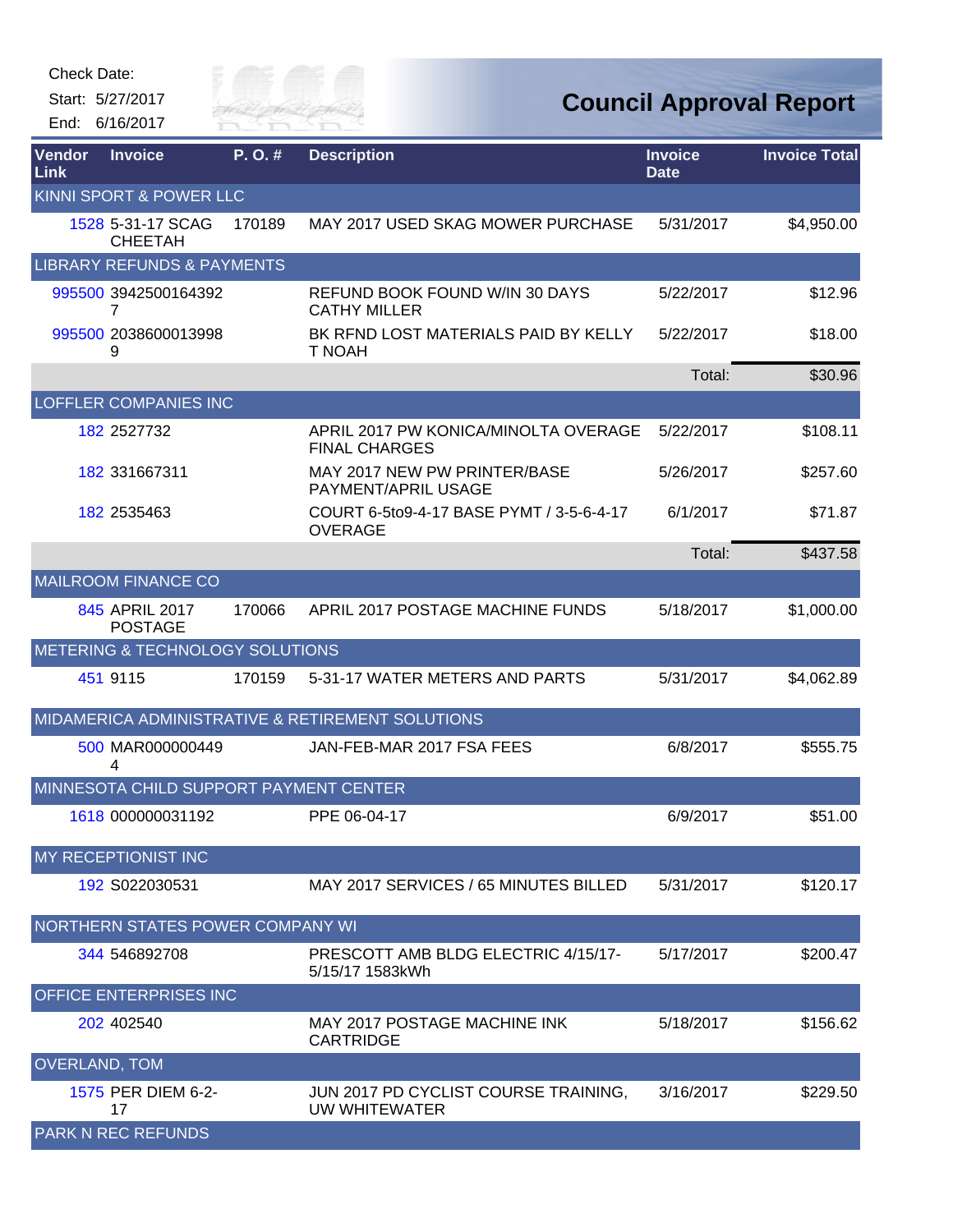Start: 5/27/2017 End: 6/16/2017



| <b>Vendor</b><br>Link  | <b>Invoice</b>                        | P. O. # | <b>Description</b>                                           | <b>Invoice</b><br><b>Date</b> | <b>Invoice Total</b> |
|------------------------|---------------------------------------|---------|--------------------------------------------------------------|-------------------------------|----------------------|
|                        | 995400 K KARLSTAD<br><b>CXL SHLTR</b> |         | CANCELED SHELTER REFUND (DUE TO<br>WEATHER)                  | 5/19/2017                     | \$15.00              |
|                        | 995400 J CROSS RFND<br><b>SOCCER</b>  |         | REFUND 6-7 & 8-10 SOCCER                                     | 6/2/2017                      | \$75.00              |
|                        |                                       |         |                                                              | Total:                        | \$90.00              |
|                        | PARMETER, KELLY                       |         |                                                              |                               |                      |
|                        | 1447 PER DIEM 6-9-<br>17              |         | 6-7-17 PER DIEM MUNIS USER GROUP MTG<br><b>SUN PRAIRIE</b>   | 6/1/2017                      | \$60.50              |
|                        | PAYMENT SERVICE NETWORK INC           |         |                                                              |                               |                      |
|                        | 206 153347                            |         | MAY 2017 PAYMENT PROCESSING<br>CHARGES/FEES                  | 6/3/2017                      | \$761.63             |
| <b>PAYPAL</b>          |                                       |         |                                                              |                               |                      |
|                        | 639 JUNE 2017 FEE                     |         | JUNE 2017 MONTHLY FEE                                        | 6/5/2017                      | \$30.00              |
| <b>PELION BENEFITS</b> |                                       |         |                                                              |                               |                      |
|                        | 5 000000031189                        |         | PPE 06-04-17                                                 | 6/9/2017                      | \$813.46             |
|                        | POWER SYSTEM ENGINEERING, INC         |         |                                                              |                               |                      |
|                        | 2437 9022604                          | 160277  | FEB 2017 SCADA SYSTEM RPLCMNT<br><b>CNSLTNG SRVCS</b>        | 3/10/2017                     | \$700.00             |
|                        | 2437 9022956                          | 160277  | MARCH 2017 SCADA SYSTEM RPLCMNT<br><b>CNSLTNG SRVCS</b>      | 4/15/2017                     | \$1,050.00           |
|                        |                                       |         |                                                              | Total:                        | \$1,750.00           |
|                        | PRESCOTT WATER & SEWER UTILITY        |         |                                                              |                               |                      |
|                        | 1611 FEB-MAY 2017<br><b>WATER</b>     |         | FEB-MAY 2017 WATER BILL PRESCOTT<br>AMBULANCE BLDG           | 5/31/2017                     | \$179.55             |
|                        | PUBLIC SAFETY EQUIPMENT LLC           |         |                                                              |                               |                      |
|                        | 966 6124                              |         | MAY 2017 RADARS / LASER UNIT<br><b>CERTIFICATION</b>         | 5/11/2017                     | \$234.00             |
|                        | RECYCLE TECHNOLOGIES, INC             |         |                                                              |                               |                      |
|                        | 2534 172135                           | 170183  | 5-3-17 BUSINESS ELECTRONIC RECYCLING<br><b>PROGRAM DAY</b>   | 5/17/2017                     | \$16,191.18          |
|                        | 2534 171954                           | 170183  | MAY 2017 E-RECYCLING FOR RESIDENTS<br><b>PROGRAM</b>         | 5/17/2017                     | \$24,628.64          |
|                        |                                       |         |                                                              | Total:                        | \$40,819.82          |
|                        | <b>RFMU PAYMENTS OR REFUNDS</b>       |         |                                                              |                               |                      |
|                        | 990610 5-24-17 ENRGY<br><b>INCNTV</b> |         | MAY 2017 FOCUS ON ENERGY MATCH FOR<br><b>EXTERIOR LGHTNG</b> | 5/24/2017                     | \$150.00             |
|                        | <b>RFPD PAYMENTS / REFUNDS</b>        |         |                                                              |                               |                      |
|                        | 992100 4116984                        |         | RMBRSMT FOR DEC 2016 DAMAGED DOOR<br>AT RFHA                 | 12/28/2016                    | \$252.03             |
|                        | RIVER FALLS CHAMBER OF COMMERCE INC   |         |                                                              |                               |                      |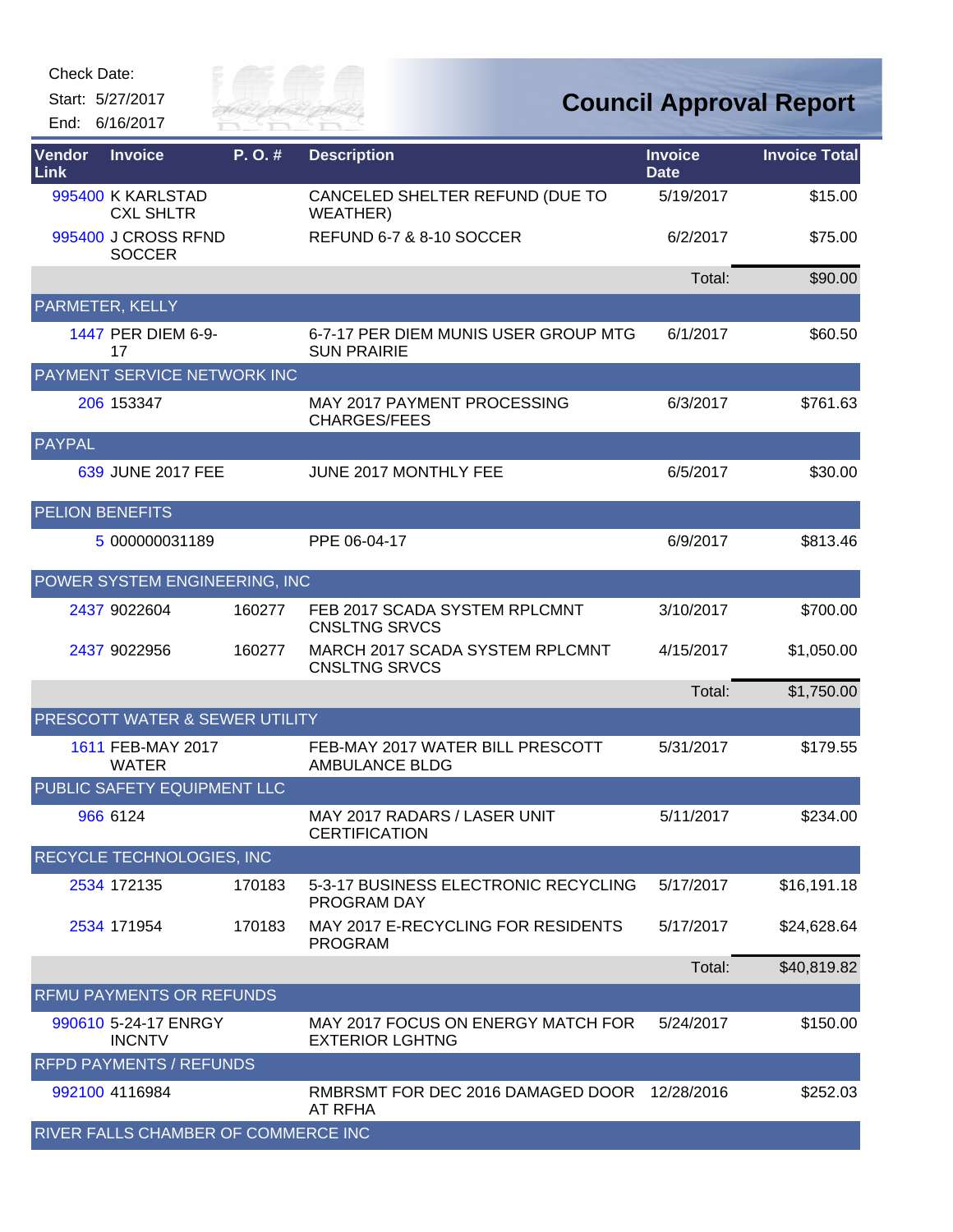

| Vendor<br>Link     | <b>Invoice</b>                        | P.O.#  | <b>Description</b>                                              | <b>Invoice</b><br><b>Date</b> | <b>Invoice Total</b> |
|--------------------|---------------------------------------|--------|-----------------------------------------------------------------|-------------------------------|----------------------|
|                    | 225 13956                             |        | MAY 2017 RFMU<br>APPLNC/THERMOSTAT/TREE REBATE<br><b>CHECKS</b> | 5/19/2017                     | \$270.00             |
|                    | 225 16012                             |        | JUNE 2017 CHAMBER CHECKS FOR<br><b>APPLIANCE REBATES</b>        | 6/2/2017                      | \$100.00             |
|                    |                                       |        |                                                                 | Total:                        | \$370.00             |
|                    | RIVER FALLS SENIOR CITIZENS           |        |                                                                 |                               |                      |
|                    | 438 JUNE 2017<br><b>DONATION</b>      | 170034 | JUNE 2017 SENIOR CITIZEN MONTHLY DO                             | 6/1/2017                      | \$500.00             |
| <b>RUNNING INC</b> |                                       |        |                                                                 |                               |                      |
|                    | 1573 16837                            | 170096 | 2017 Taxi Management Services 5-4-17 to 6-8-<br>2017            | 6/8/2017                      | \$16,511.77          |
| <b>SAVATREE</b>    |                                       |        |                                                                 |                               |                      |
|                    | 772 4618646                           | 170036 | 5-16-17 1325-327 8TH ST PED HAZARD<br><b>TREE TRIMMING</b>      | 5/16/2017                     | \$570.00             |
|                    | SCHNEIDER LAWN CARE SERVICES LLC      |        |                                                                 |                               |                      |
|                    | 1144 2007                             |        | 1557 W MAPLE ST LAWN MAINTENANCE<br>QTY <sub>2</sub>            | 6/4/2017                      | \$70.00              |
| <b>SHI CORP</b>    |                                       |        |                                                                 |                               |                      |
|                    | 1155 B06566557                        | 170171 | MAY 2017 Adobe Licensing Renewals                               | 5/23/2017                     | \$5,675.42           |
|                    | 1155 b06573570                        | 170181 | 5-24-17 3 SUBSCRIPTION LICENSES<br><b>AGREEMENT</b>             | 5/24/2017                     | \$40.41              |
|                    |                                       |        |                                                                 | Total:                        | \$5,715.83           |
|                    | SHORT ELLIOTT HENDRICKSON INC         |        |                                                                 |                               |                      |
|                    | 244 323081                            | 160271 | KINNI CORRIDOR/HYDRO ELECTRIC<br>SERVICES TO 9-30-16            | 10/18/2016                    | \$6,073.05           |
|                    | SHRED-IT US HOLDCO, INC               |        |                                                                 |                               |                      |
|                    | 2439 8122420837                       | 170054 | 05-18-17 SHREDDING AT CITY HALL                                 | 5/22/2017                     | \$45.80              |
|                    | ST CROIX COUNTY HIGHWAY DEPARTMENT    |        |                                                                 |                               |                      |
|                    | 956 304                               | 170182 | APRIL 2017 CULVERT-END WALLS FOR<br><b>CNTY MM</b>              | 5/4/2017                      | \$1,193.52           |
|                    | <b>ST CROIX COUNTY TREASURER</b>      |        |                                                                 |                               |                      |
|                    | 252 1616                              | 170112 | 2016 ST CROIX CO PROPERTY TAX<br><b>COLLECTION CHARGES</b>      | 3/7/2017                      | \$2,763.25           |
|                    | <b>ST CROIX VALLEY NATURAL GAS CO</b> |        |                                                                 |                               |                      |
|                    | 255 MAY 2017 GAS<br><b>BILLS</b>      |        | MAY 2017 GAS BILLS                                              | 6/1/2017                      | \$1,761.25           |
|                    | <b>ST CROIX VALLEY SART INC</b>       |        |                                                                 |                               |                      |
|                    | 256 836                               |        | <b>APRIL 2017 FORENSIC SERVICES</b>                             | 4/24/2017                     | \$200.00             |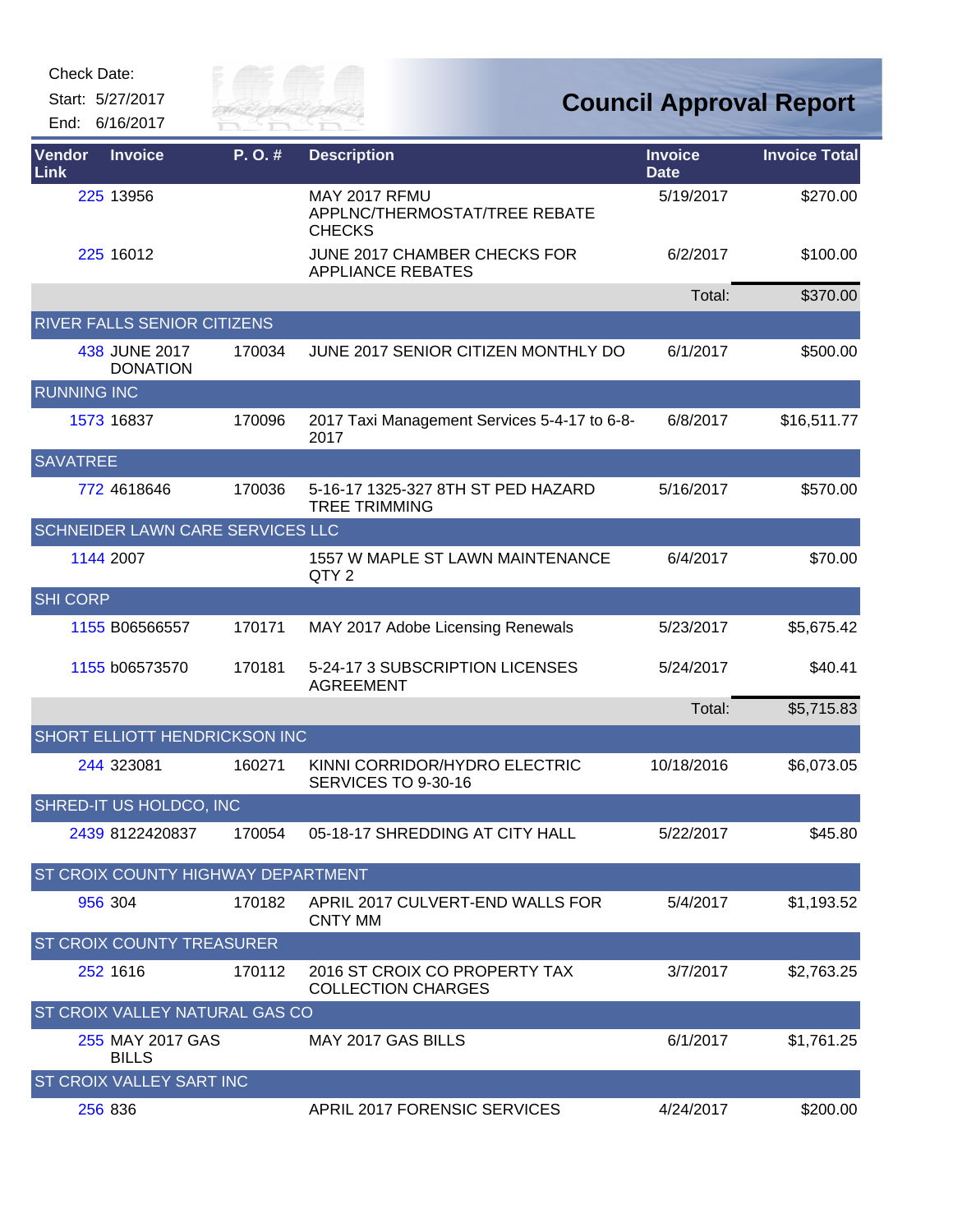| Check Date: |  |
|-------------|--|
|-------------|--|



## **Council Approval Report**

| Vendor<br>Link               | <b>Invoice</b>                            | P.O.#  | <b>Description</b>                                           | <b>Invoice</b><br><b>Date</b> | <b>Invoice Total</b> |
|------------------------------|-------------------------------------------|--------|--------------------------------------------------------------|-------------------------------|----------------------|
|                              | <b>STATE TREASURER</b>                    |        |                                                              |                               |                      |
|                              | <b>260 MAY-JUN 2017</b><br><b>INV DEP</b> |        | MAY-JUNE 2017 INVESTMENT DEPOSIT                             | 6/1/2017                      | \$441,332.00         |
|                              |                                           |        | STATEWIDE ENERGY EFFICIENCY & RENEWABLES ADMIN INC           |                               |                      |
|                              | 243 APRIL 2017                            |        | 2017 CTC ENRGY EFFCNCY FUNDS TO<br><b>FOCUS ON ENRGY</b>     | 5/19/2017                     | \$3,809.74           |
|                              | <b>STEINER PLUMBING &amp; ELECTRIC</b>    |        |                                                              |                               |                      |
|                              | 262 52351                                 | 170173 | 4-6-17 SECONDARY WIRING FIRE DAMAGE<br>AT KINNI CAFE         | 4/6/2017                      | \$6,869.73           |
|                              | <b>STUART C IRBY TOOL AND SAFETY</b>      |        |                                                              |                               |                      |
|                              | 156 S010120148.00<br>3                    | 170132 | MAY 2017 ELECTRIC INVENTORY                                  | 5/15/2017                     | \$6,285.75           |
|                              | 156 S010197525.00                         | 170184 | <b>MAY 2017 TRANSFORMERS</b>                                 | 5/18/2017                     | \$2,325.00           |
|                              | 156 S010200856.00<br>1                    | 170178 | MAY 2017 INVENTORY 20 OF 24 ITEMS<br><b>RECEIVED</b>         | 5/19/2017                     | \$476.00             |
|                              | 156 S010200856.00<br>2                    | 170178 | 2017 INVENTORY 4 OF 4 ITEMS BACK<br><b>ORDERED RCVD</b>      | 5/26/2017                     | \$95.20              |
|                              | 156 S010198006.00 170176<br>1             |        | MAY 2017 ELECTRIC INVENTORY                                  | 5/26/2017                     | \$377.50             |
|                              |                                           |        |                                                              | Total:                        | \$9,559.45           |
| <b>SUE LANGER</b>            |                                           |        |                                                              |                               |                      |
|                              | 2875 PER DIEM 6-9-<br>17                  |        | 6-7-17 PER DIEM MUNIS USER GROUP MTG<br><b>SUN PRAIRIE</b>   | 5/26/2017                     | \$60.50              |
|                              | <b>SWEDE'S SERVICE</b>                    |        |                                                              |                               |                      |
|                              | 1113 243                                  |        | 5-11-17 TOWING FORD ESCORT 539 S<br><b>WASSON LN</b>         | 5/11/2017                     | \$100.00             |
| TD & I CABLE MAINTENANCE INC |                                           |        |                                                              |                               |                      |
|                              | 2008 8061                                 | 170190 | MAY 2017 EMERGENCY DIRECTIONAL<br><b>BORING</b>              | 5/31/2017                     | \$4,550.00           |
|                              | 2008 8065                                 | 170198 | <b>Directional Boring Elctric Dept</b><br>Riverside/Commerce | 6/6/2017                      | \$6,000.00           |
|                              |                                           |        |                                                              | Total:                        | \$10,550.00          |
|                              | TWIN CITY HARDWARE IR-SEC CEN             |        |                                                              |                               |                      |
|                              | 899 867924                                | 160360 | Public Works & Fire Hall- Exterior                           | 5/2/2017                      | \$5,995.23           |
|                              | <b>TYLER TECHNOLOGIES</b>                 |        |                                                              |                               |                      |
|                              | 381 045-189700                            | 170192 | JULY 2017 TO JUNE 2018 ANIMAL/BUSINESS<br><b>LICENSE</b>     | 6/1/2017                      | \$2,017.58           |
|                              | <b>UHL COMPANY INC</b>                    |        |                                                              |                               |                      |
|                              | 446 51507                                 |        | MAY 2017 RE-PROGRAM COOLING SYSTEM                           | 5/24/2017                     | \$459.50             |

US BANK NATIONAL ASSOC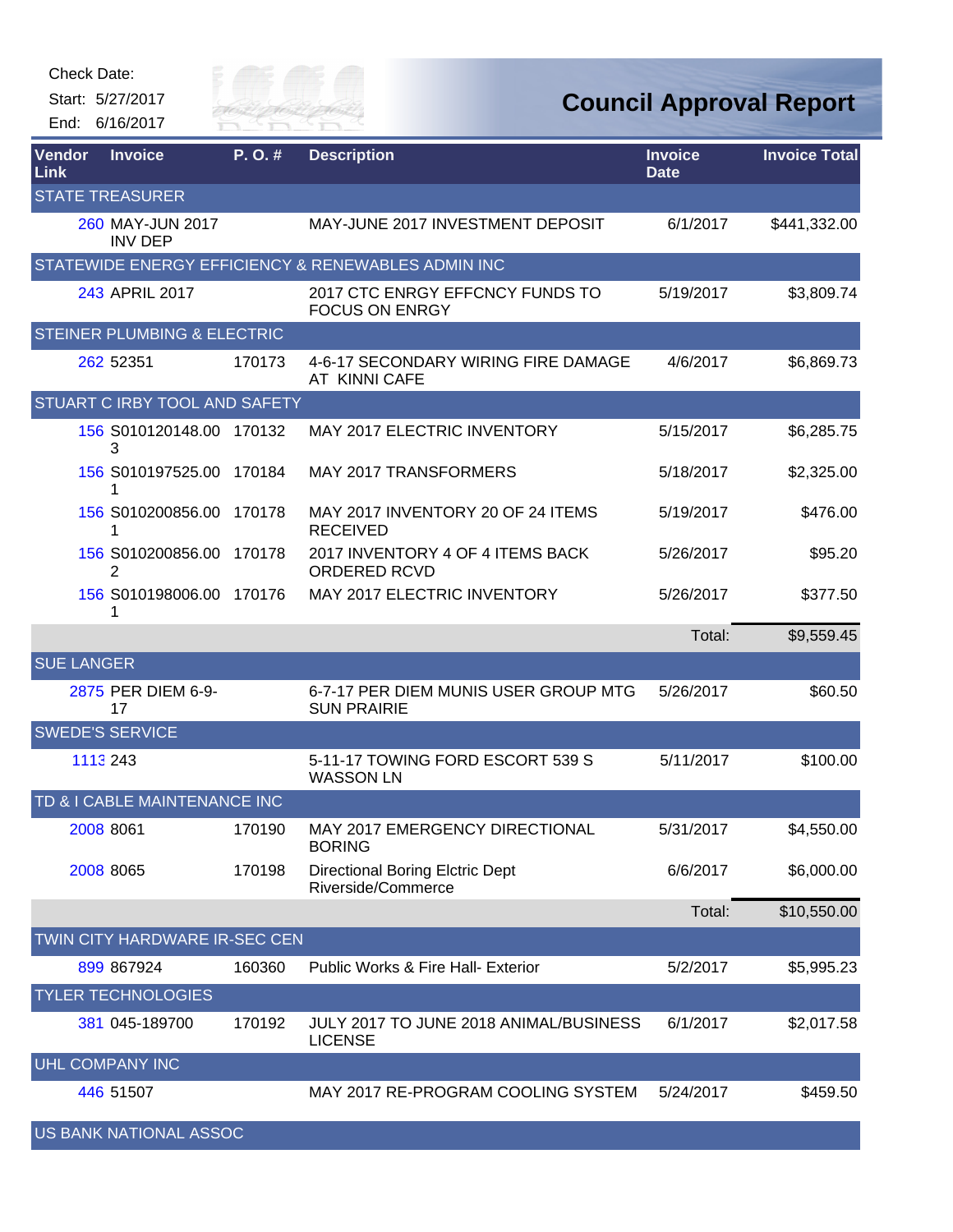Start: 5/27/2017 End: 6/16/2017



| Vendor<br>Link       | <b>Invoice</b>                        | P.O.#  | <b>Description</b>                                             | <b>Invoice</b><br><b>Date</b> | <b>Invoice Total</b> |
|----------------------|---------------------------------------|--------|----------------------------------------------------------------|-------------------------------|----------------------|
|                      | 284 467226-276                        |        | 2014A GO TID 10 INTEREST                                       | 4/13/2017                     | \$52,431.25          |
|                      | 284 467226-271                        |        | 2014A GO TID 5 INTEREST                                        | 4/13/2017                     | \$17,900.00          |
|                      | 284 467226-360                        |        | 2014A GO RADIO RD INTEREST                                     | 4/13/2017                     | \$26,737.50          |
|                      | 284 MAY 2017 P<br><b>CARDS</b>        |        | MAY 2017 P CARD STATEMENT                                      | 5/25/2017                     | \$108,040.65         |
|                      |                                       |        |                                                                | Total:                        | \$205,109.40         |
|                      | <b>UW STEVENS POINT</b>               |        |                                                                |                               |                      |
|                      | 289 ADJUSTED INV<br>658-2             |        | ZONING BOARD HANDBOOK FOR<br><b>MORRISSETTE</b>                | 5/16/2017                     | \$15.00              |
|                      | <b>VERSA VEND VENDING</b>             |        |                                                                |                               |                      |
|                      | 1205 2114:014692                      |        | MAY 2017 PD COFFEE                                             | 5/4/2017                      | \$108.00             |
|                      | 1205 2114:014830                      |        | MAY 2017 CITY HALL COFFEE                                      | 5/17/2017                     | \$70.00              |
|                      | 1205 2114:014955                      |        | MAY 2017 PD COFFEE                                             | 5/19/2017                     | \$108.00             |
|                      | 1205 2114:014441                      |        | JUNE 2017 PD COFFEE                                            | 6/5/2017                      | \$108.00             |
|                      |                                       |        |                                                                | Total:                        | \$394.00             |
| <b>WALKER, JAMES</b> |                                       |        |                                                                |                               |                      |
|                      | 1043 PER DIEM 6-2-<br>17              |        | JUN 2017 PD CYCLIST COURSE TRAINING,<br>UW WHITEWATER          | 3/15/2017                     | \$229.50             |
|                      | <b>WESCO DISTRIBUTION INC</b>         |        |                                                                |                               |                      |
|                      | 303 022727                            | 170142 | MAY 2017LED STREET LIGHTS                                      | 5/24/2017                     | \$6,660.00           |
|                      | <b>WI CHILD SUPPORT</b>               |        |                                                                |                               |                      |
|                      | 4 000000031188                        |        | PPE 06-04-17                                                   | 6/9/2017                      | \$323.07             |
|                      | WI DEPARTMENT OF REVENUE              |        |                                                                |                               |                      |
|                      | 3 000000031187                        |        | PPE 06-04-17                                                   | 6/9/2017                      | \$13,373.56          |
|                      | <b>WI DEPT OF JUSTICE</b>             |        |                                                                |                               |                      |
|                      | 312 455TIME-<br>0000001602            |        | 2017 APRIL- JUNE ACCESS<br><b>CHARGES/OFFICE SUPPORT</b>       | 4/10/2017                     | \$402.00             |
|                      | WI MUNICIPAL COURT CLERKS ASSOCIATION |        |                                                                |                               |                      |
|                      | 326 5-26-17 JE<br><b>CERT PRGR</b>    |        | <b>MAY 2017 JUDICIAL EDUCATION</b><br><b>CERTIFICATE PRGRM</b> | 5/26/2017                     | \$260.00             |
| <b>WPPI ENERGY</b>   |                                       |        |                                                                |                               |                      |
|                      | 342 APR 2017<br><b>POWER BILL</b>     |        | APRIL 2017 POWER BILL / MARCH<br><b>SUPPORT SERVICES</b>       | 5/3/2017                      | \$637,065.38         |